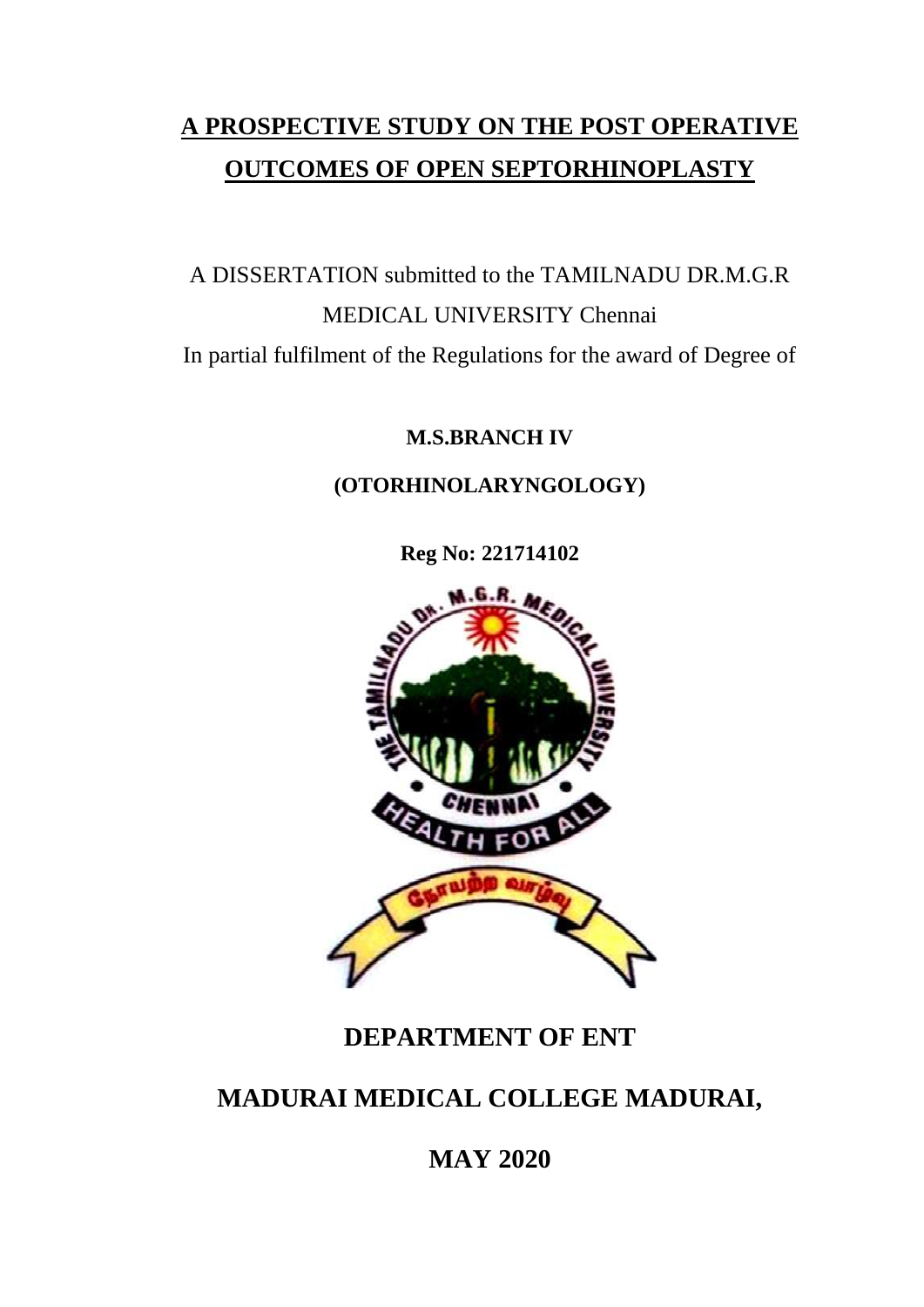### **CERTIFICATE I**

This is to certify that the dissertation entitled "**A PROSPECTIVE STUDY ON THE POST OPERATIVE OUTCOMES OF OPEN SEPTORHINOPLASTY"** is a bonafide record of work done by **Dr.C.ARUNRAJ** in the Department of Otorhinolaryngology, Madurai medical college and Govt. Rajaji hospital, Madurai in partial fulfilment of the requirements for the award of the degree of M.S. Branch IV (Otorhinolaryngology), under my guidance and supervision during the academic period 2017-20.

I have great pleasure in forwarding the dissertation to The Tamil Nadu Dr. M.G.R. medical university

#### **Prof. Dr. VANITHA M.D, DCH**

The Dean, Madurai Medical College and Govt. Rajaji hospital, Madurai.

#### **Prof.Dr.N.Dhinakaran M.S. (ENT)**

The Professor and Head, Department of ENT, Madurai Medical College and Govt. Rajaji hospital, Madurai.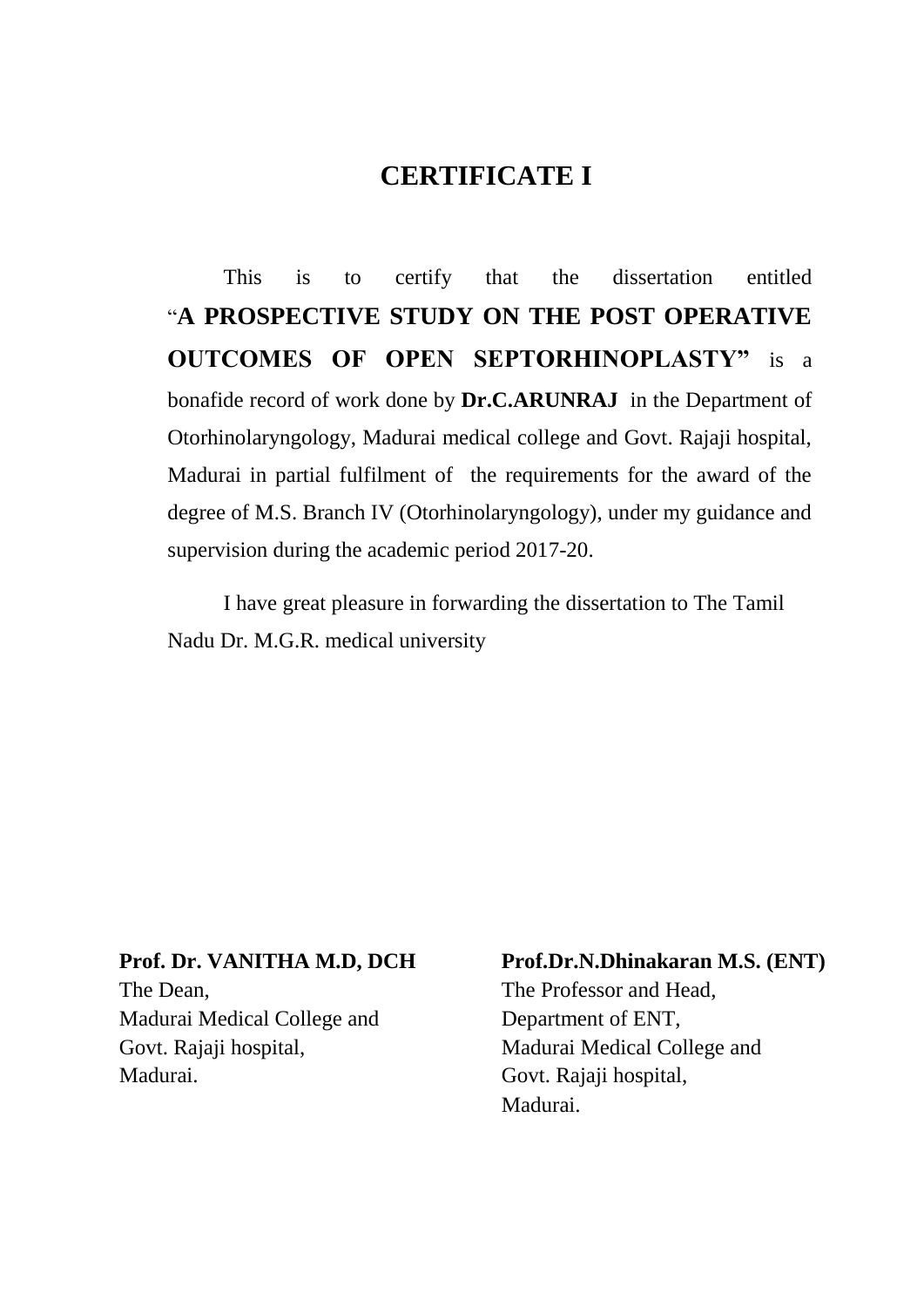### **CERTIFICATE – II**

This is to certify that this dissertation work titled **"A PROSPECTIVE STUDY ON THE POST OPERATIVE OUTCOMES OF OPEN SEPTORHINOPLASTY"** of the candidate **Dr. C.ARUNRAJ** with registration Number 221714102 for the award of degree of **M.S.** Branch IV in the branch of **Otorhinolaryngology**.

I personally verified the urkund.com website for the purpose of plagiarism check. I found that the uploaded thesis filecontains from introduction to conclusion pages and result shows 21 percentage of plagiarism in the dissertation.

**Guide & Supervisor sign with Seal.**